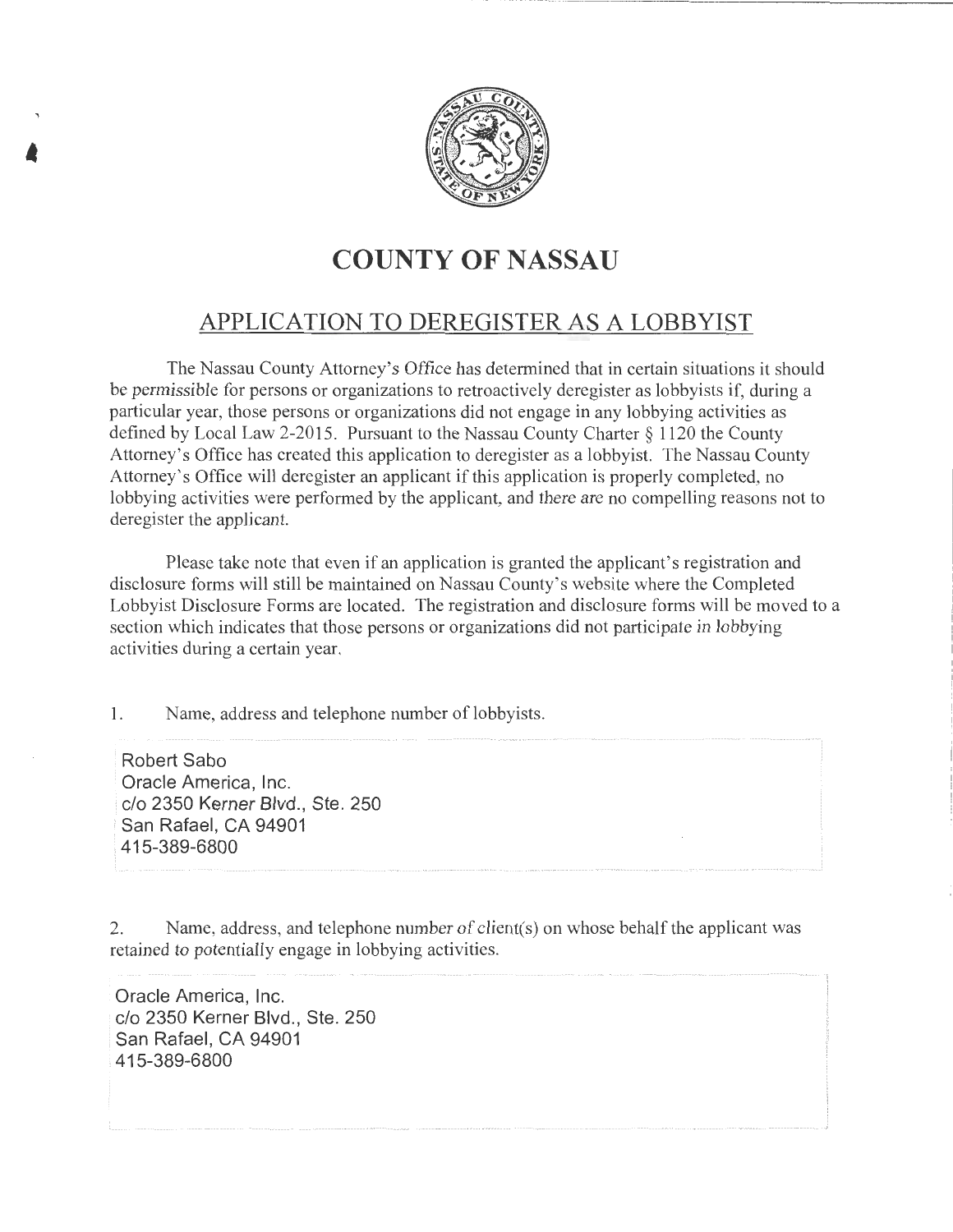3. The names of persons, organization or governmental entities before who the applicant expected to lobby.

Nassau County officials and employees including but not limited to the following departments: County Executive, County Legislature, Human Resources, Information Technology, Management and Budget, Medical Center, and Purchasing

I understand that copies of this form will be sent to the Nassau County Department of Information Technology ("IT") to be posted on the County's website.

I also understand that this form is an application and it is within the County Attorney's sole discretion to grant or deny this application.

I have not engaged in any lobbying activities with any Nassau County government entities in the year of  $20^{17}$  and am applying to deregister as lobbyists under the Nassau County Charter.

I certify that all statements made on this application are true, correct and complete to the best of my knowledge and belief and I understand that the willful making of any false statement of material fact herein will subject me to the provisions of law relevant to making and filing a false instruments and will render such statement null and void.

Date: 7. 22. 2017

| Signed: |  |  |
|---------|--|--|
|         |  |  |

Print Name: Jason D. Kaune

Title: Designated Agent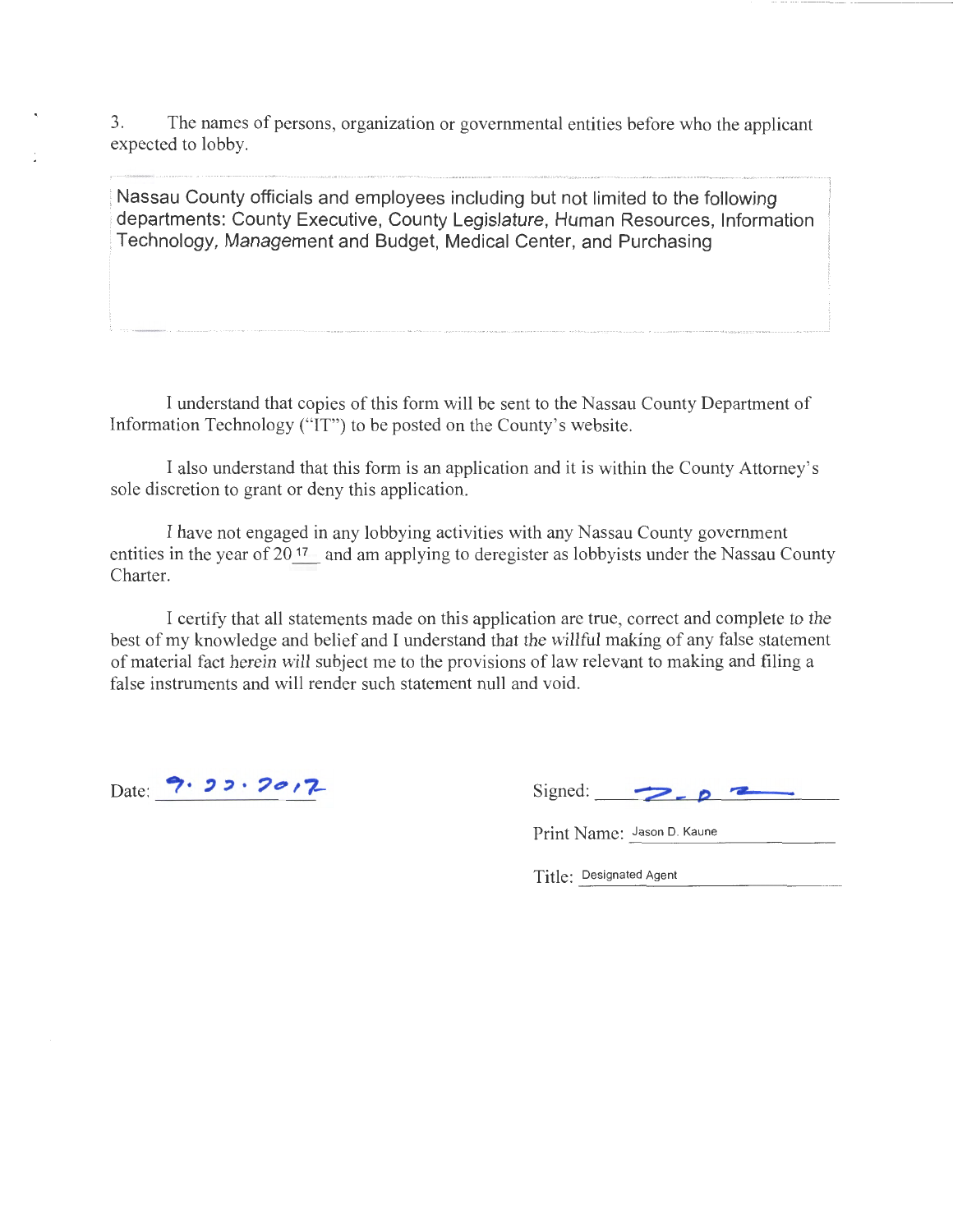

**POLITICAL & LAW<br><b>GOVERNMENT** ADVOCACY

I LAW **LITIGATION** 

FILE

March 27, 2017

County of Nassau Office of the County Attorney 1 West Street Mineola, New York 11501-4820

Dear Filing Official:

Enclosed please find the original of the following for:

## **Robert Sabo**

2016 Lobbyist Registration and Disclosure Form

2017 Lobbyist Termination Letter

All Lobbyist Client Annual Report Form

 $\boxtimes$  Sent via Federal Express

**| 圖** Other:

Please endorse this transmittal letter as acknowledgment of receipt of the enclosed letter and return it in the stamped envelope provided.

6939.05 Nassau County, NY

**SAN FRANCISCO BAY AREA** 2350 KERNER BLVD, SUITE 250 SAN RAFAEL, CA 94901 T415.389.6800 F415.388.6874